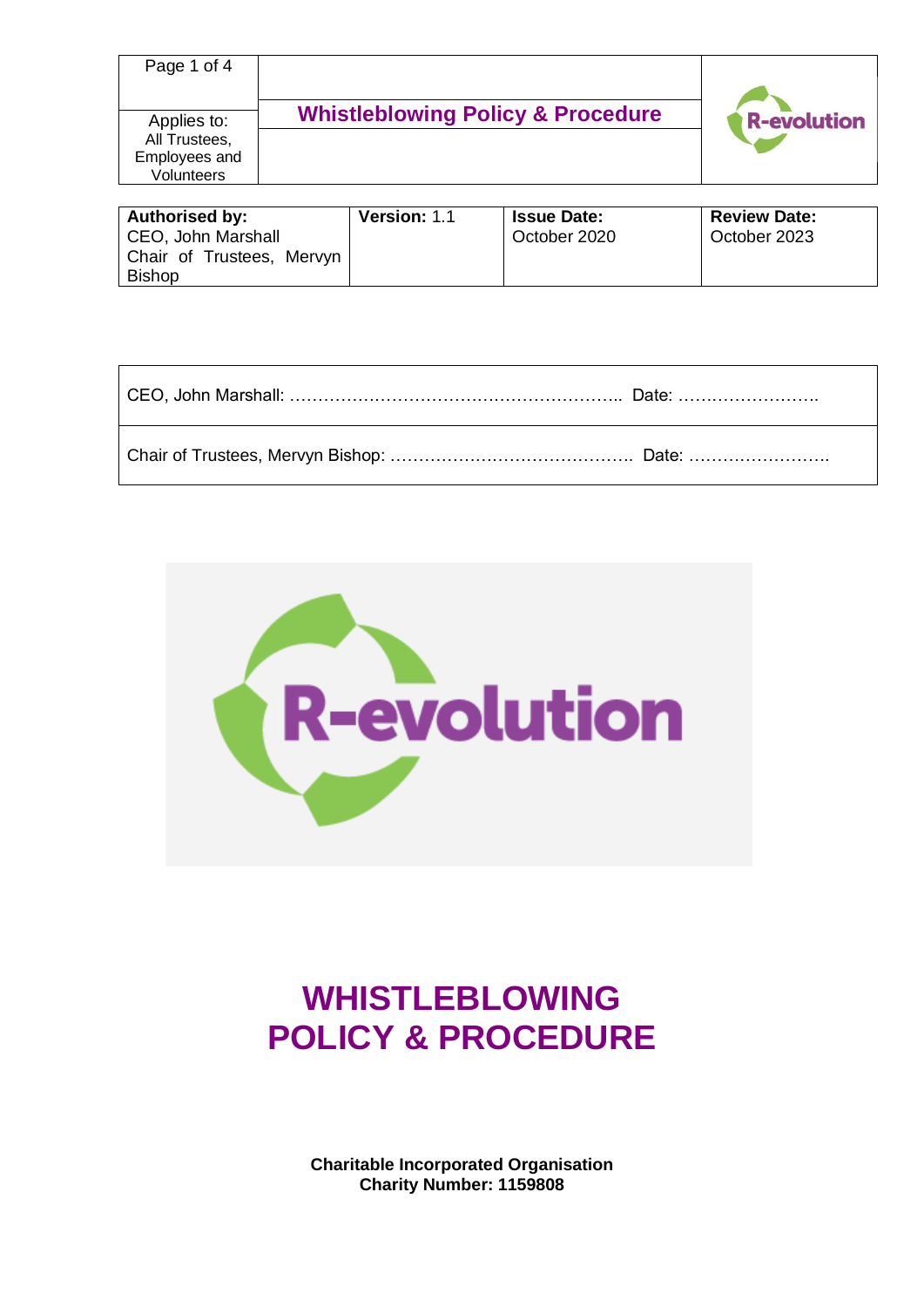| Page 2 of 4   |                                              |                    |
|---------------|----------------------------------------------|--------------------|
| Applies to:   | <b>Whistleblowing Policy &amp; Procedure</b> | <b>R-evolution</b> |
| All Trustees, |                                              |                    |
| Employees and |                                              |                    |
| Volunteers    |                                              |                    |

## **Policy**

This policy applies to all employees, officers of the organisation, and to volunteers. Other individuals performing functions in relation to the organisation, such as agency workers and contractors, are encouraged to use it.

It is important to the business that any fraud, misconduct or wrongdoing by workers or officers of the organisation is reported and properly dealt with. The organisation therefore encourages all individuals to raise any concerns that they may have about the conduct of others in the business or the way in which the business is run. This policy sets out the way in which individuals may raise any concerns that they have and how those concerns will be dealt with.

### **Background**

The law provides protection for workers who raise legitimate concerns about specified matters. These are called "qualifying disclosures". A qualifying disclosure is one made in the public interest by a worker who has a reasonable belief that:

- a criminal offence
- a miscarriage of justice
- an act creating risk to health and safety
- an act causing damage to the environment
- a breach of any other legal obligation
- concealment of any of the above

is being, has been, or is likely to be, committed. It is not necessary for the worker to have proof that such an act is being, has been, or is likely to be, committed - a reasonable belief is sufficient. The worker has no responsibility for investigating the matter - it is the organisation's responsibility to ensure that an investigation takes place.

A worker who makes such a protected disclosure has the right not to be dismissed, subjected to any other detriment, or victimised, because he/she has made a disclosure.

The organisation encourages workers to raise their concerns under this procedure in the first instance. If a worker is not sure whether or not to raise a concern, he/she should discuss the issue with his/her manager or the HR department.

#### **Principles**

- Everyone should be aware of the importance of preventing and eliminating wrongdoing at work. Workers should be watchful for illegal or unethical conduct and report anything of that nature that they become aware of.
- Any matter raised under this procedure will be investigated thoroughly, promptly and confidentially, and the outcome of the investigation reported back to the worker who raised the issue.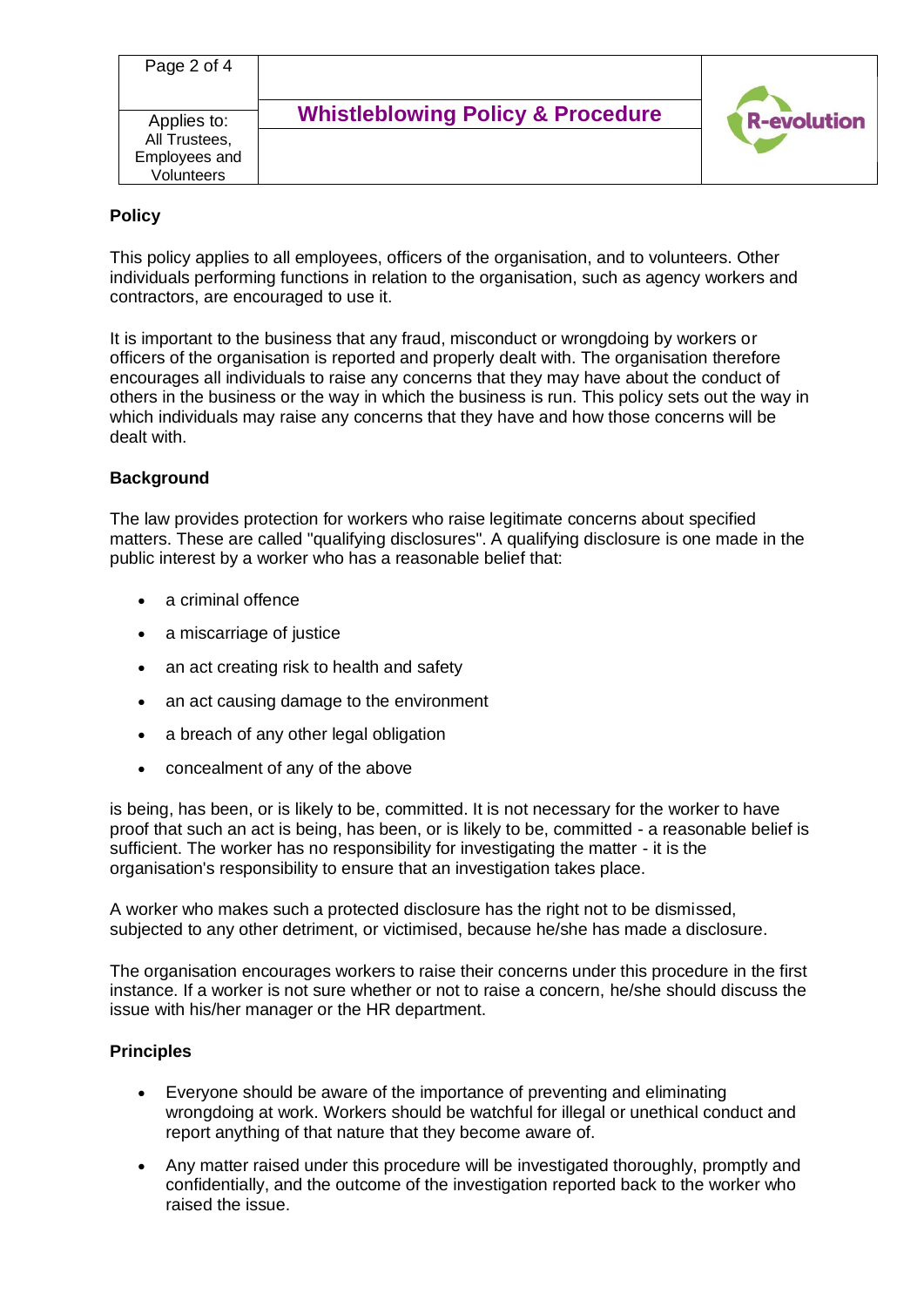| Page 3 of 4   |                                              |                    |
|---------------|----------------------------------------------|--------------------|
| Applies to:   | <b>Whistleblowing Policy &amp; Procedure</b> | <b>R-evolution</b> |
| All Trustees, |                                              |                    |
| Employees and |                                              |                    |
| Volunteers    |                                              |                    |
|               |                                              |                    |

- No worker will be victimised for raising a matter under this procedure. This means that the continued employment and opportunities for future promotion or training of the worker will not be prejudiced because he/she has raised a legitimate concern.
- Victimisation of a worker for raising a qualified disclosure will be a disciplinary offence.
- If misconduct is discovered as a result of any investigation under this procedure the organisation's disciplinary procedure will be used, in addition to any appropriate external measures.
- Maliciously making a false allegation is a disciplinary offence.
- An instruction to cover up wrongdoing is itself a disciplinary offence. If told not to raise or pursue any concern, even by a person in authority such as a manager, workers should not agree to remain silent. They should report the matter to the CEO or a member of the Board of Trustees.

This procedure is for disclosures about matters other than a breach of an employee's own contract of employment. If an employee is concerned that his/her own contract has been, or is likely to be, broken, he/she should use the organisation's Grievance Procedure.

### **Procedure**

(1) In the first instance, and unless the worker reasonably believes his/her manager to be involved in the wrongdoing, or if for any other reason the worker does not wish to approach his/her manager, any concerns should be raised with the worker's manager. If he/she believes the manager to be involved, or for any reason does not wish to approach the manager, then the worker should proceed straight to stage 3.

(2) The manager will arrange an investigation into the matter either by investigating the matter him/herself or immediately passing the issue to someone in a more senior position. The investigation may involve the worker and other individuals involved giving a written statement. Any investigation will be carried out in accordance with the principles set out above. The worker's statement will be taken into account, and he/she will be asked to comment on any additional evidence obtained. The manager or the person who carried out the investigation will then report to the Board of Trustees, which will take any necessary action, including reporting the matter to any appropriate government department or regulatory agency. If disciplinary action is required, the manager or the person who carried out the investigation will report the matter to the CEO and start the disciplinary procedure. On conclusion of any investigation, the worker will be told the outcome of the investigation and what the board has done, or proposes to do, about it. If no action is to be taken, the reason for this will be explained.

(3) If the worker is concerned that his/her manager is involved in the wrongdoing, has failed to make a proper investigation or has failed to report the outcome of the investigations to the Board of Trustees, he/she should inform the Chair of the Board of Trustees, who will arrange for another manager to review the investigation carried out, make any necessary enquiries and make his/her own report to the board as in stage 2 above. If for any other reason the worker does not wish to approach his/her manager he/she should also in the first instance contact the Chair of the Board of Trustees, as above. Any approach to the Chair of the Board